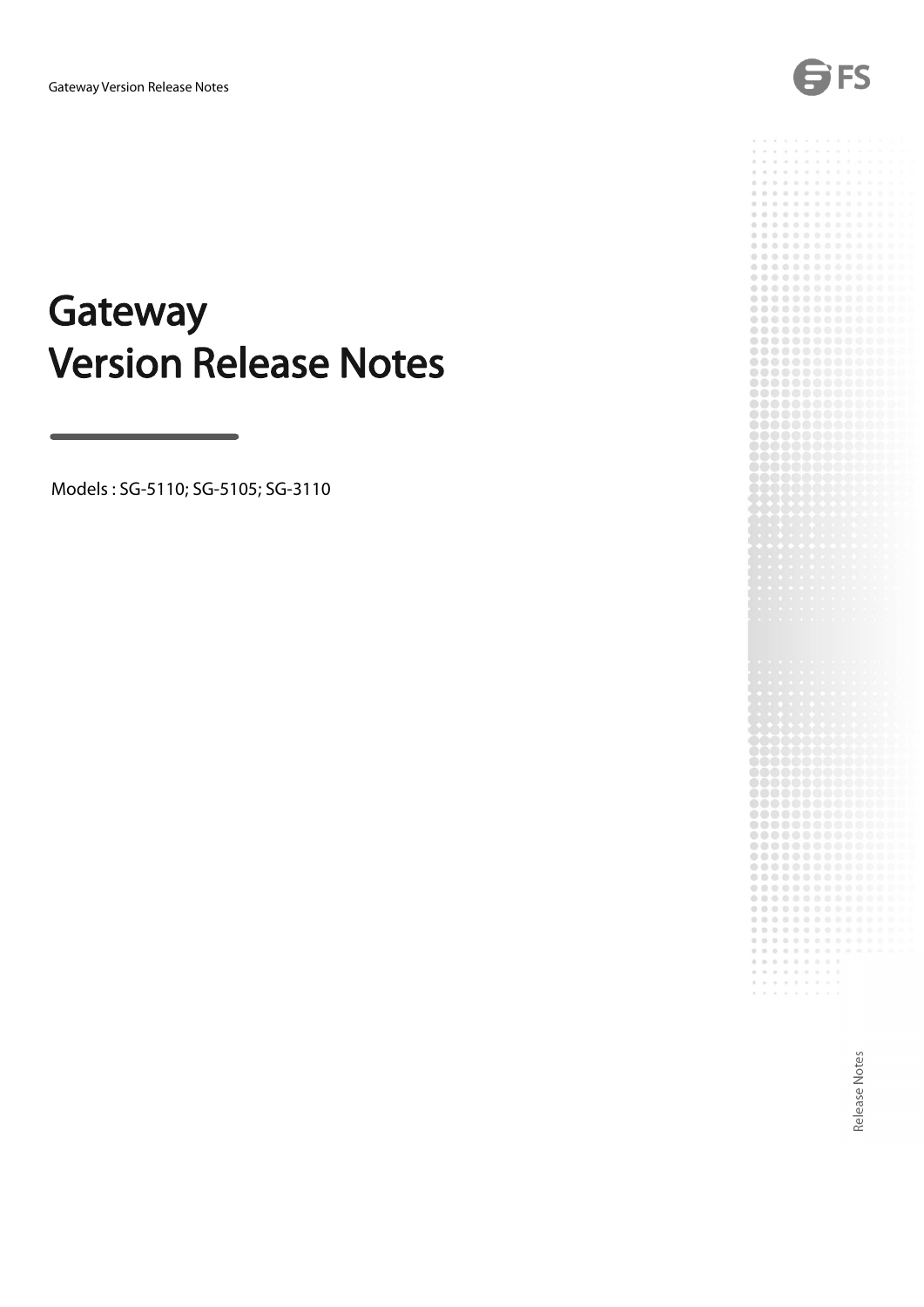## Contents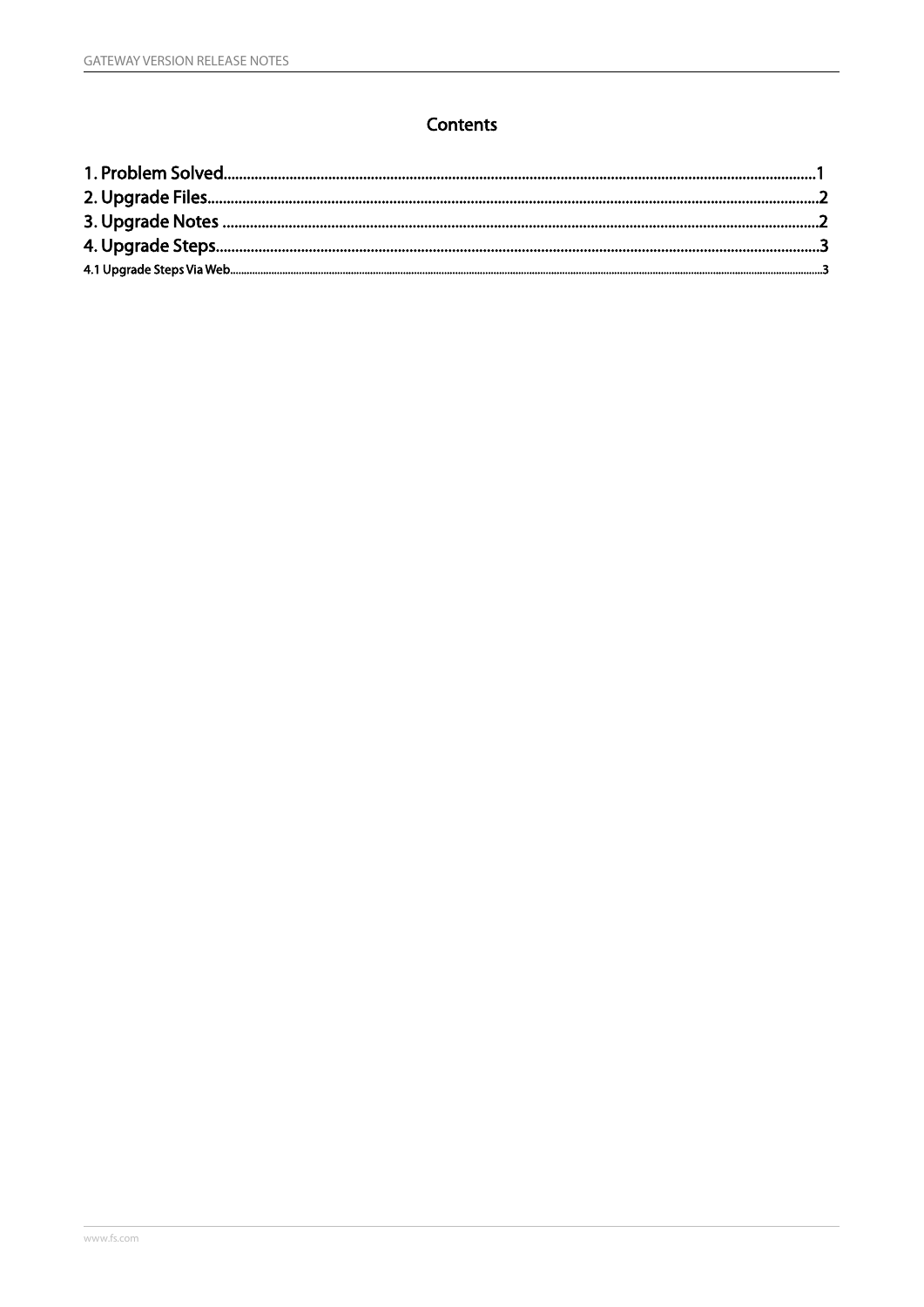# 1. Problem Solved

| <b>BUG ID</b>       |                                          |
|---------------------|------------------------------------------|
| Problem Description | Fix the abnormal display of the web page |
| Workaround          | Upgrade new version                      |
| <b>ID Number</b>    | 08241602/08241604                        |

| <b>BUG ID</b>              |                                                                                                                         |
|----------------------------|-------------------------------------------------------------------------------------------------------------------------|
| <b>Problem Description</b> | Repair the device initialization password, the password is not verified "password cannot"<br>contain account name" rule |
| Workaround                 | Upgrade new version                                                                                                     |
| <b>ID Number</b>           | 08241602/08241604                                                                                                       |

| <b>BUG ID</b>              |                                         |
|----------------------------|-----------------------------------------|
| <b>Problem Description</b> | Fix iPortal Auth error and wrong prompt |
| Workaround                 | Upgrade new version                     |
| <b>ID Number</b>           | 08241602/08241604                       |

| <b>BUG ID</b>       |                                                                    |
|---------------------|--------------------------------------------------------------------|
| Problem Description | Incorporate the web patch package of version 11.9(1)B11S4_08222118 |
| Workaround          | Upgrade new version                                                |
| <b>ID Number</b>    | 08241602/08241604                                                  |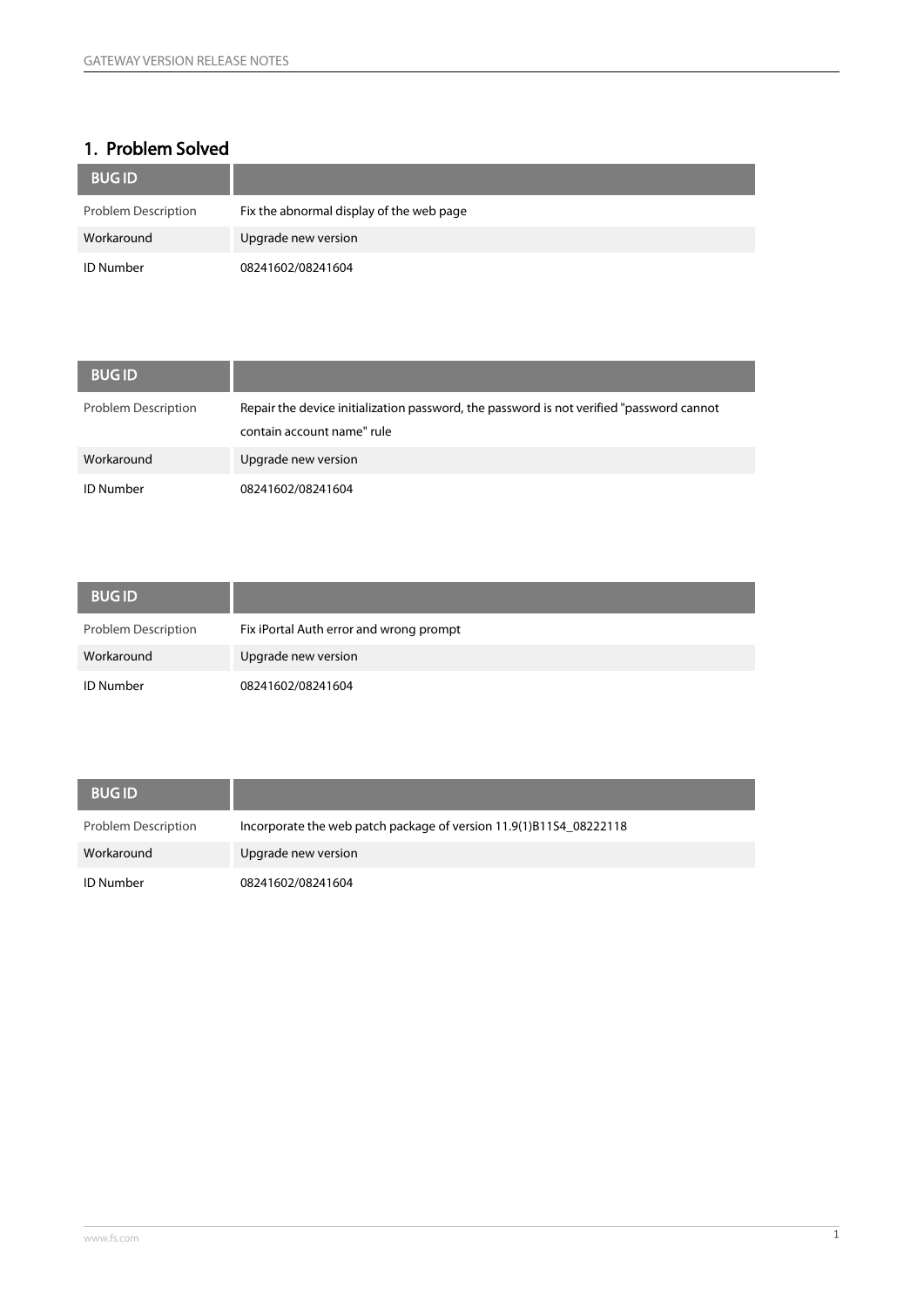### 2. Upgrade Files

| <b>Applicable Products</b> | upgrade document        |                                        |
|----------------------------|-------------------------|----------------------------------------|
|                            | Upgrade document        | SG 5100 FSOS 11.9(1)B11S4 08241604.bin |
|                            | <b>File Description</b> | System installation package            |
| SG-5110, SG-5105           | File size               | 182331825 byte                         |
|                            | MD <sub>5</sub>         | E6BF12F87A587FB8FBF8E1DB4762B6F4       |
|                            | Upgrade document        | SG 3110 FSOS 11.9(1)B11S4 08241602.bin |
|                            | <b>File Description</b> | System installation package            |
| $SG-3110$                  | File size               | 65977693 byte                          |
|                            | MD <sub>5</sub>         | A6520EDA3B93A9DC4C5CDBC58A7D3440       |

#### 3. Upgrade Notes

In the customer's actual network environment, the device can only enter the Ctrl program after the device is started and cannot enter the Main program. Therefore, it isrecommended to upgrade under the Ctrl program.

This version requires a mandatory upgrade of the Boot program and Ctrl program.

If the upgrade is successful, the version numbers of the Main program, Boot program, and Ctrl program are all FSOS\_11.9(1)B11S4\_ 08241602/FSOS\_11.9(1)B11S4\_08241604.

| FS#show version                      |                                                                           |
|--------------------------------------|---------------------------------------------------------------------------|
| Syst.em description                  | : FS Security Gateway (SG-3110) By FS. COM Inc.                           |
| System start time                    | $: 2021-12-30$ $02:24:46$                                                 |
| System uptime : 4:23:56:30           |                                                                           |
| System hardware version : 1.00       |                                                                           |
|                                      | System software version : $SG-3110$ FSOS 11.9(1)B11S4, Release (08241602) |
| System patch number : NA             |                                                                           |
| System serial number : H1QL123001926 |                                                                           |
| System boot version : $2.5.1$        |                                                                           |

| FS#show version                      |                                                                           |
|--------------------------------------|---------------------------------------------------------------------------|
| System description                   | : FS Security Gateway (SG-5110) By FS.COM Inc.                            |
| System start time                    | $: 2021 - 12 - 3007:01:10$                                                |
| System uptime                        | : 4:19:38:50                                                              |
| System hardware version : 1.00       |                                                                           |
|                                      | System software version : $SG-5110$ FSOS 11.9(1)B11S4, Release (08241604) |
| System patch number : NA             |                                                                           |
| System serial number : H1PLA0S00064A |                                                                           |
| System boot version                  | : 3.1.16                                                                  |
|                                      |                                                                           |